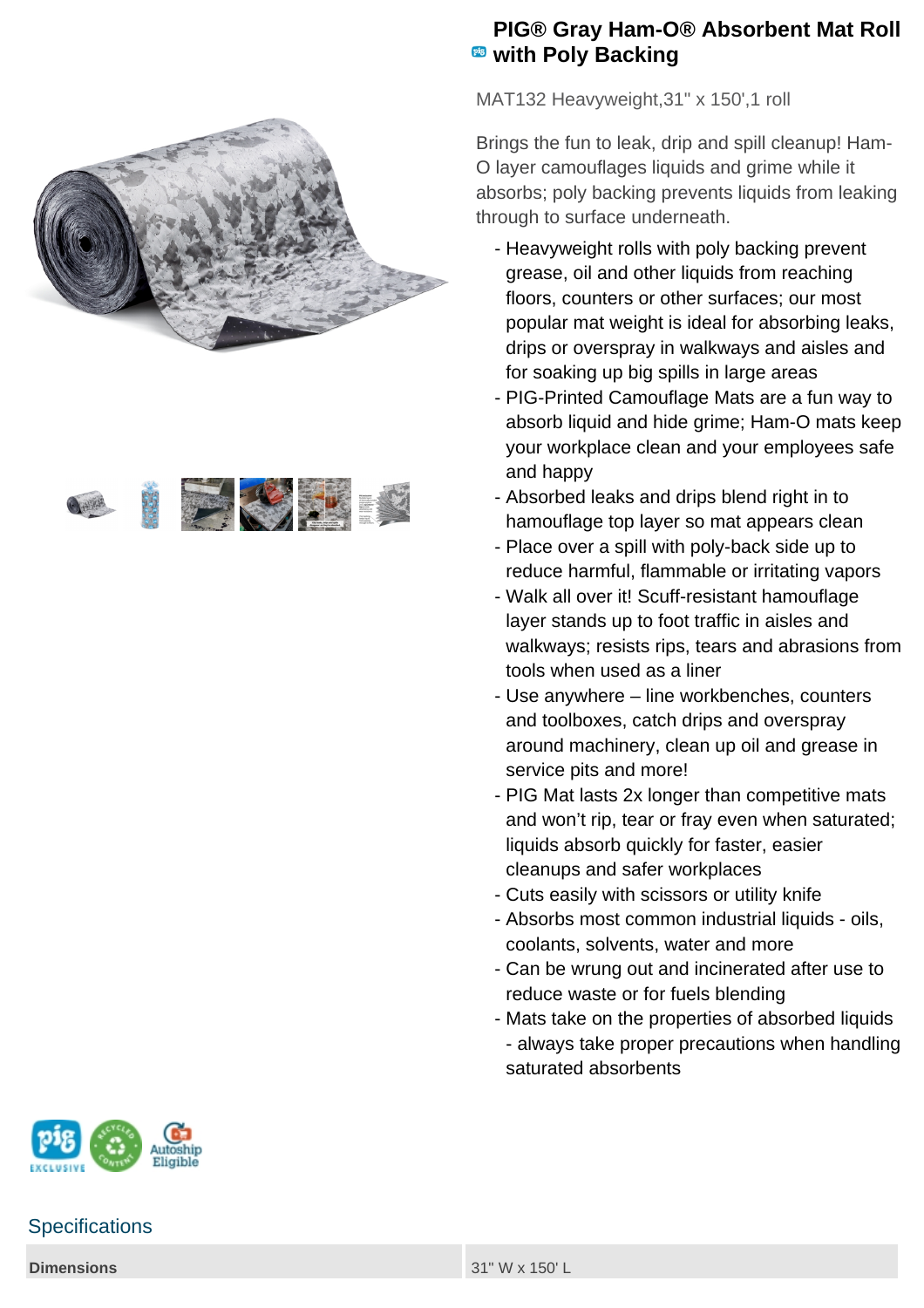| <b>Mat Weight</b>                   | Heavyweight                                     |
|-------------------------------------|-------------------------------------------------|
| <b>Recycled Content</b>             | 25% or more Recycled Content                    |
| <b>Absorbency</b>                   | Up to 40.6 gal. per bag                         |
| Absorbency per                      | Up to 40.6 gal. per roll                        |
| <b>Backing Material</b>             | Poly-Backed                                     |
| <b>Color</b>                        | Gray Ham-O                                      |
| <b>Brand</b>                        | PIG                                             |
| <b>Category</b>                     | Ham-O® Absorbent Mat                            |
| <b>Core Diameter</b>                | 1.5"                                            |
| <b>Floating</b>                     | <b>No</b>                                       |
| <b>Flammability Specifications</b>  | Flame Resistant - Will melt and self-extinguish |
| <b>Fluid Absorbed</b>               | Oils; Coolants; Solvents; Water; Universal      |
| Incinerable                         | Yes                                             |
| Indoor/Outdoor                      | <b>Indoor Use</b>                               |
| <b>Perforated</b>                   | No                                              |
| <b>Reusable</b>                     | <b>No</b>                                       |
| <b>Special Feature</b>              | Camouflage Pattern; Poly-Backing                |
| <b>Static-Dissipative</b>           | <b>No</b>                                       |
| <b>Traffic</b>                      | <b>Medium Foot Traffic</b>                      |
| <b>UV Resistant</b>                 | <b>No</b>                                       |
| Wringable                           | Yes                                             |
| <b>Distributor Part Number</b>      | 56620-420;30pz91;2422349;04088x30990            |
| Sold as                             | 1 roll per bag                                  |
| Weight                              | 42 lbs.                                         |
| # per Pallet                        | 12                                              |
| <b>Composition</b>                  | Polypropylene                                   |
| <b>UNSPSC</b>                       | 47131901                                        |
| <b>Pigalog® Page Number</b>         | Page 19                                         |
| <b>Metric Equivalent</b>            |                                                 |
| <b>Absorbency</b>                   | Up to 153.7 L per bag                           |
| Absorbency per                      | Up to 153.7 L per roll                          |
| <b>Dimensions</b>                   | 78.7cm W x 46m L                                |
| Weight                              | 19.1 kg                                         |
| <b>Technical Information</b>        |                                                 |
| <b>Technical Documents</b>          |                                                 |
|                                     |                                                 |
| <b>PIG Universal Absorbent Mats</b> |                                                 |